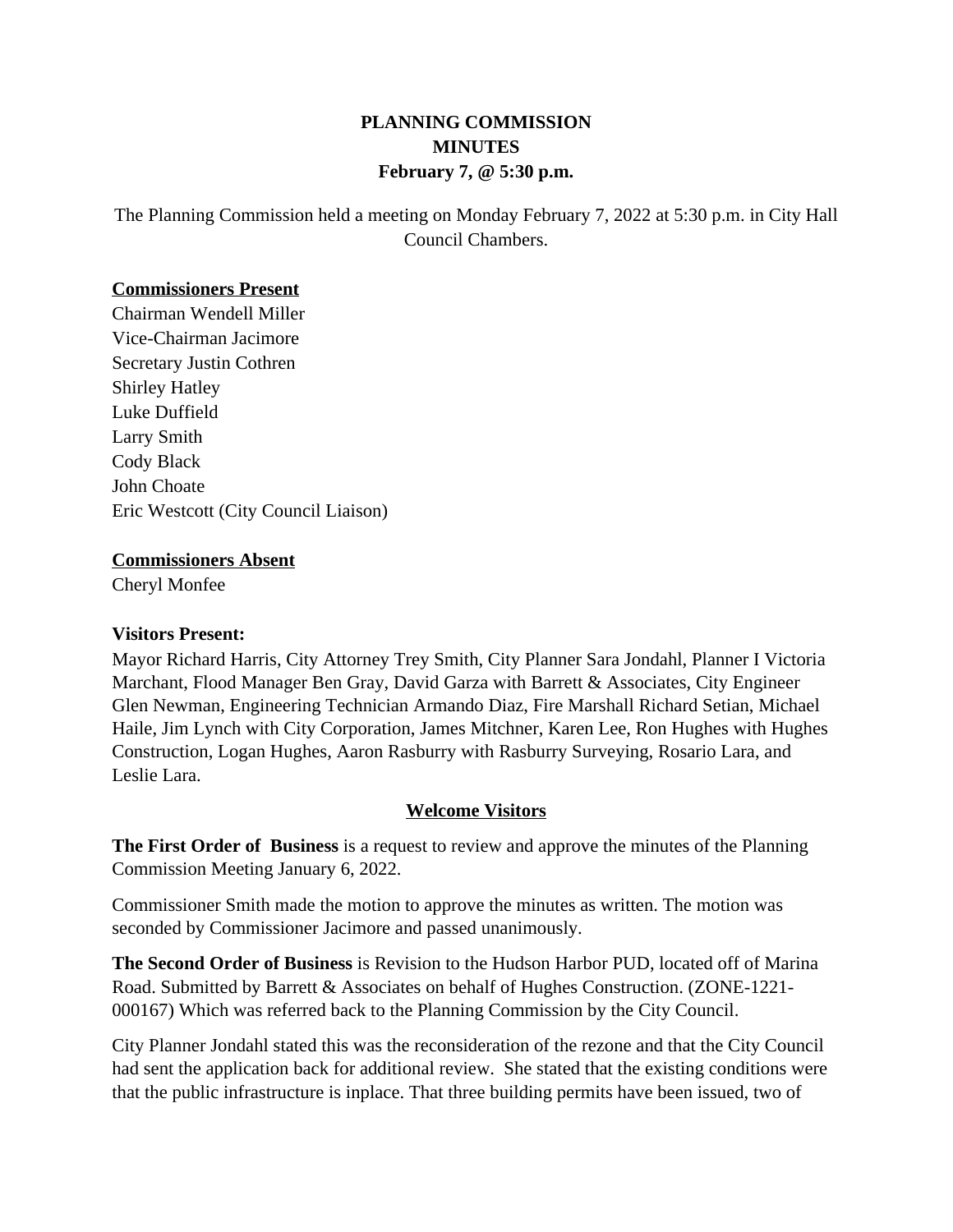which are almost complete. A fourth building permit has been applied for but has not been issued due to not meeting the requirements of the original PUD application. She then stated that the building permit was why the application was being reviewed again. The property is zoned PUD and was zoned R1. City Planner Jondahl presented a photo of a home under construction on the property that had not been permitted, and stated that the unapproved permit for this building was the start of the reconsideration. City Planner Jondahl noted that PUD applications provide a way for creativity with development, that they are beneficial when traditional zoning cannot be met, that they allow jurisdictions the ability to provide additional oversight on a project, and that they do not allow for flexibility. She reminded the commission that any changes must go through the process again to update the PUD Approval conditions. City Planner Jondahl clarified that the current application requested additional square footage, but no longer requested a change to the facade material or an allowance to build decks. City Planner Jondal stated that in the last meeting that there had been confusion about the application and that she was going to clarify. She defined building area as "[The] Area on the site available to locate a building" and Building Footprint as "[The] Actual outline of building within the area available to locate a building." She noted in the previous meeting that Mr. Hughes said that he was not increasing the Building Area which was correct. However, in the previous meeting when she said they were increasing the square footage, she was referring to the Building Footprint. City Planner Jondahl then reviewed the new house plans that were submitted with the application. She highlighted plan HH-1680 as it is the only plan that does not have significant articulation. She stated the intent of the PUD was to create a unique garden home community. She stated that in staff's opinion it was not close enough to the intent, but due to it being in the process of construction, staff will recommend to permit this one structure with no other structures with plan HH-1680 to be permitted in Hudson Harbor.

Staff recommends forwarding this application to City Council with a recommendation to update the original approval to include the following conditions in addition to those previously approved:

1. The twelve revised plans with this application become the only house plans permitted and replace the original 4 plans approved, with the exception of the two structures that have been completed; and

2. The thirteenth house plan HH-1680 will be permitted on the one property only at the corner of Harbor Lane and Harbor Circle; and

3. Structures adjacent to each other shall not be within the same floor plan category outlined as part of the staff report.

As a result of the findings below:

1. The intent of the proposal meets the intent of the original approval to maintain the aesthetics of the community; and

2. The subdivision has been constructed in compliance with original approval.

David Garza with Barrett & Associates stated that the request for the revision was because the market wants larger homes. He stated that the subdivision itself is managed by REMAX, which has been receiving requests for larger homes. Mr. Garza stated that one concern that had been raised when the Hudson Harbor was first proposed several years ago was that the houses would be lower value than the surrounding properties. He stated that allowing these houses to be larger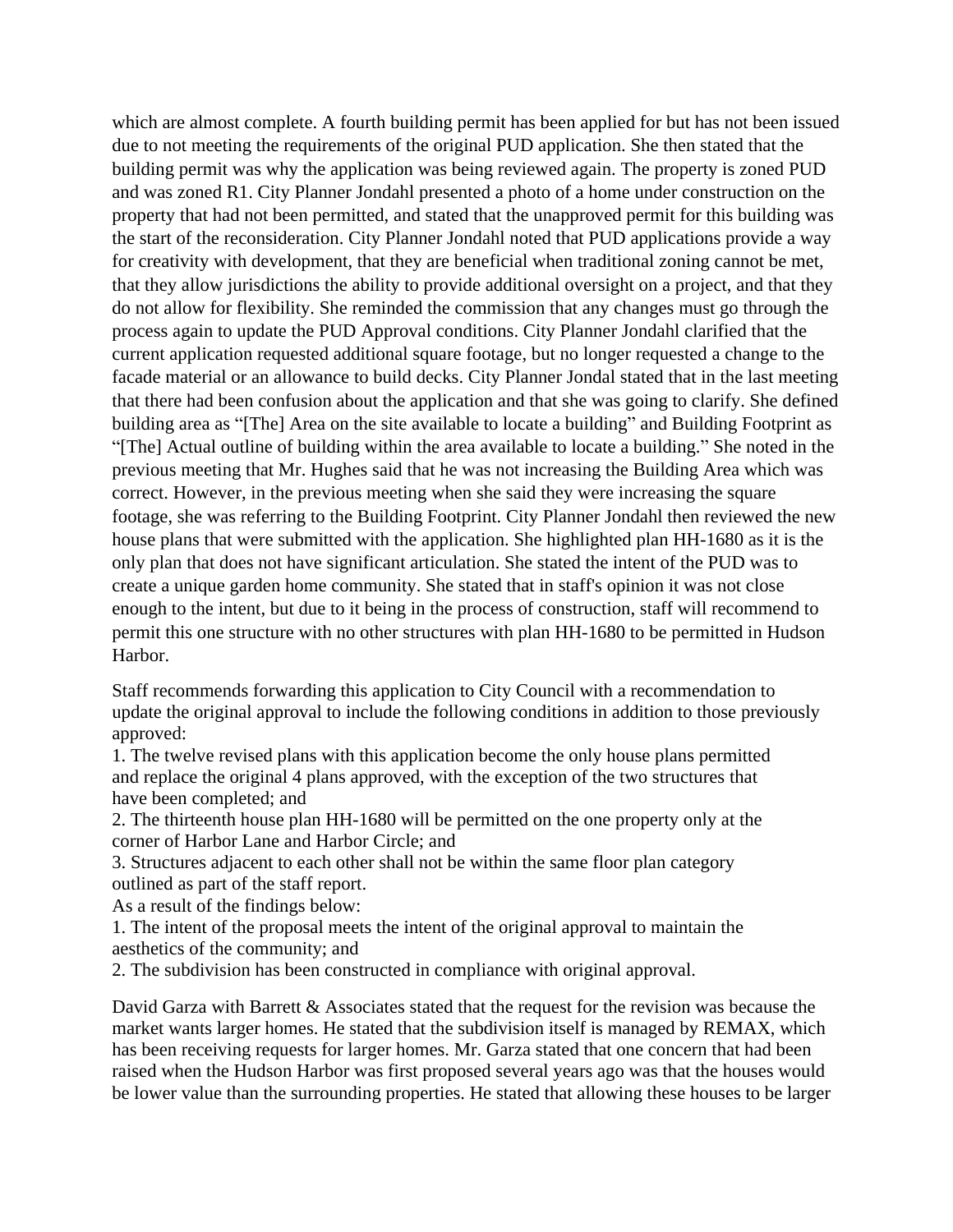would increase the value and would address that concern. Mr. Garza stated that City Planner Jondahl had read the report to the commission, and had informed them that the request was for the allowance of more square footage. He stated that at the last meeting concerning the Hudson Harbor PUD it was clear that the request had been for the allowance of more square footage, so he did not elaborate. He stated that in the previous meeting he had said that he had worked on garden homes in two other communities, and that he was excited about the project. Mr. Garza stated that to his knowledge this was the first garden home project in Russellville, and that garden homes would be a trend in Russellville. He stated that the clients were asking to tweak the home plans, and that is why they had requested tweaks to the plans. Mr. Garza stated that he had conveyed that any tweaks to the walls would have to be approved by both the Planning Commission and the City Council. He apologized for any misunderstanding of his use of the term 'wall' and clarified that it referred to the exterior walls. He stated that he had felt at the time, that it was clear and did not need to explain it. Mr. Graza then stated that at the previous meeting that Karen Lee had spoken as an example of a client who was interested in a home in Hudson Harbor but would like a larger home that had not previously been approved. He quoted Mrs. Lee as saying "I'm one of those who wants to make those tweaks. And as you guys know, when you look at a house plan there are always a few things you'd like to change to make it suit your own individual needs. And I found that is the case here. So Mr. Hughes is very willing to do that for me." Mr. Garza stated that Mrs. Lee then asked the commission to approve the request so that she could build a house. He stated that was why they were here, that some people wanted to make some changes, and some will have one or two children. So they will want some adjustments to be able to handle that family, because they are making a big investment. Mr. Garza stated that no one knew how long they would be in that home, but hopefully they would be there for a long time while their children grew and went through the school system. He stated because of that they were asking for adjustments to the home. He apologized if that had not been clear in the previous meeting. Mr. Garza stated that City Planner Jondahl had perfectly clarified what Mr. Hughes had meant in the previous meeting. He stated that working with the developer he had repeatedly told them they had to stay inside the footprint. Mr. Garza stated that while he and the developer had understood each other, they had failed to communicate it to the commission. He stated that he ends every letter to the commission with "If you have any questions, please call or email me." Mr. Garza stated that to his surprise, disbelief, and confusion that happened at the city council meeting, he was really put back. He stated that he didn't understand what was going on. He stated that he had been taught to be professional and not react, because it was broadcast. He stated that after the meeting he went to the bench and did discuss the situation and that it was uncalled for. Mr. Garza then clarified that if there is ever any confusion, the commission is welcome to ask him for clarification.

Commissioner Duffield asked if the PUD requirements were only for the outside footprint or more specific requirements. City Planner Jondahl stated that from staff's understanding of the original approval, one of the twelve plans must be submitted for approval. She stated that if the commission wanted to say that the house could be mirrored they could but that the floor plans are locked in. Commissioner Duffield asked if it was possible to submit a set of plans that would be preapproved so that in the future, if a client wished to adjust their future home they could select from these plans and not have to go through the process again. Mayor Harris replied that they were here because one of the clients wished to make change. He stated that he had been looking at the plans that had already been submitted, and he believes that is likely that another client may want an interior wall moved. Mayor Harris stated that he believed that the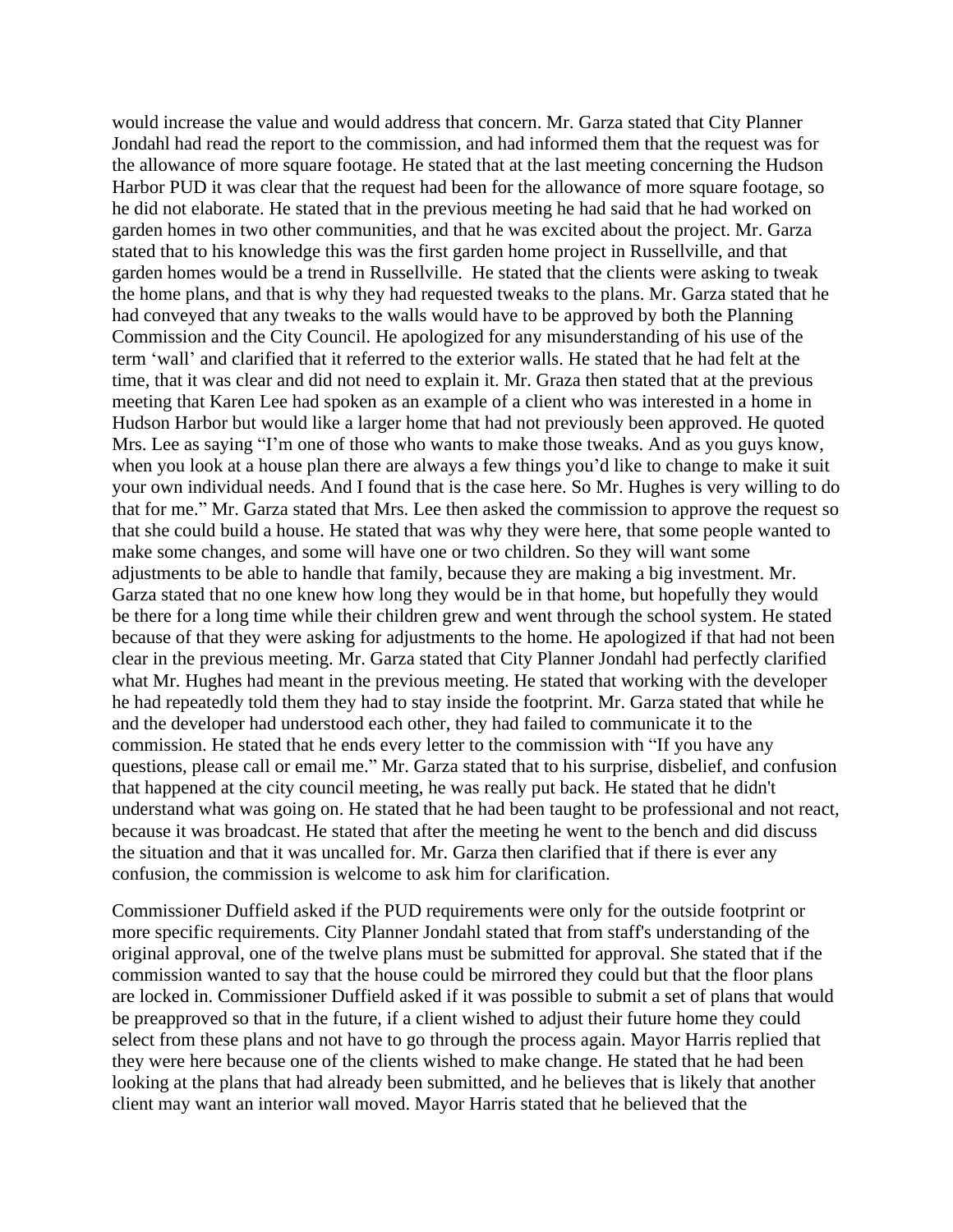commission's approval should specify that as long as the exterior walls are not changed then all changes to the interior should be pre-approved. He then stated that if the approval does not specify that, then the next client who wished to change the interior they would be back in this process. Mayor Harris stated that that would be his suggestion. Commissioner Duffield stated that he was clarifying that the commission had the ability to generically approve the exterior walls and facade. That way once the commission approves the project the developer does not have to come back to the commission and can continue working. He stated that he wanted to specify the conditions of the approval for the expediency of everyone involved. Mr. Garza stated that he had been working with the architect and that these plans are a progression. He stated that they hoped by making the plans a progression that it would allow the flexibility for clients to pick one plan and it would work for them. Commissioner Duffield stated that he believed that was a good idea for the developer and client to be able to have that flexibility. Mr. Garza then specified that he had a master plat which as he updated it, he shared it with City Planner Jondahl. So that she can ensure that the plan meets the intent and that no plan is copied on two lots beside each other. He stated that City Planner Jondahl would have the updated plat as the developer applied for building permits. City Planner Jondahl addressed Commissioner Duffield stating that if the commission wished, they could recommend for approval of the twelve floor plans as long as they conform to the exterior walls, so that the footprint matches one of the plans. She stated that it gave staff the flexibility to approve interior changes. City Planner Jondahl stated that she wished for this application to move forward, because she believes that it will fill a niche in the community. She clarified that any flexibility at the staff level would have to be granted to staff by the recommendation to the City Council. Commissioner Duffield stated that because it was unlikely to be the last development of this type, it would be best to get the process streamlined now. He stated that if any questions arise from any of the involved parties it would be best to address them now.

Councilman Westcott asked Mr. Garza if narrowing the plans limited him because he could not put two houses with the same plan beside each other. Mr. Garza stated that gave variation to the homes, and that some lots can only have certain homes on them. He stated that the plans could be flipped to keep the garage on the uphill side, but that those plans were still the only plans that would fit on those lots. Mr. Garza stated that the lots had anywhere from six plans to one plan that would fit on the lot.

Commissioner Black asked Mr. Garza if there were any other concerns from the city council that the commission needed to address. Mr. Garza stated that he believed that all concerns from the city council had been addressed. Mr. Garza stated that during a previous meeting he had spoken to City Planner Jondahl about that if they can work out this process, it would allow her to help facilitate the process with future developers.

Commissioner Duffield made the motion to approve the item with the conditions recommended by staff. The motion was seconded by Commissioner Black and passed unanimously.

**The Third Order of Business** is a Special Use Permit to allow an Ice Vending Machine business in a C-2 zone, located at 1301 S Arkansas Ave. Submitted by James Mitchener on behalf of Edwin Martinez. (SPUP-0122-000174)

City Planner Jondahl stated that this is a Special Use Permit for an ice vending machine at the corner of 13th Street and South Arkansas. She stated that the existing conditions are that it is an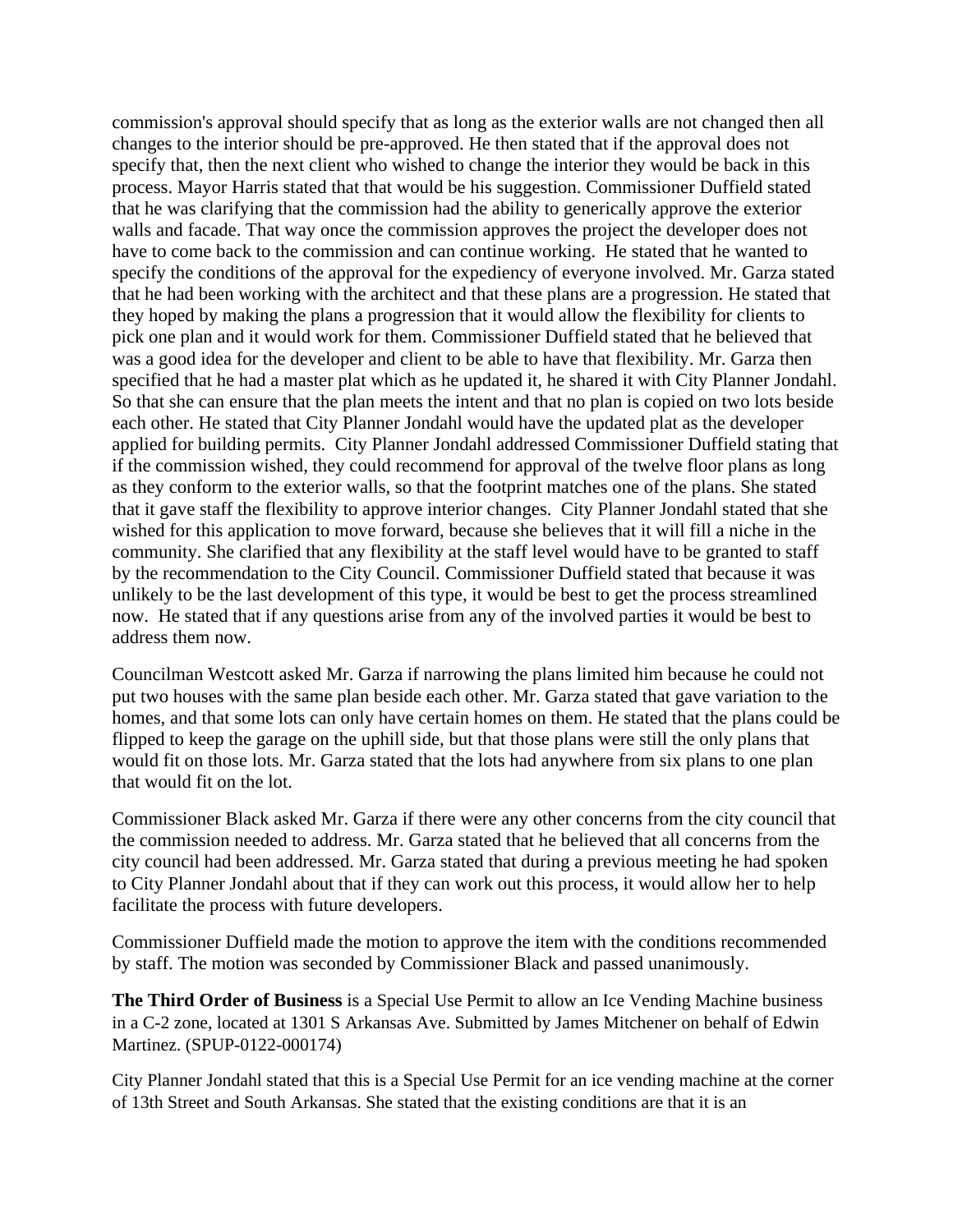undeveloped lot located in a C-2 zone, that a free standing ice vending machine is permitted by special use permit, and there are various uses in the area. City Planner Jondahl stated that an ice vending machine is in line with the land use in the South Arkansas Commercial Corridor. That the unit is smaller than the surrounding structures. She stated that a replat of the property will be required due to the unit being located across plot lines. It is also recommended that the property be replated into two plots for ease of future development. That would allow the owner to pursue their plans for the remaining property without returning for another replat. City Planner Jondahl stated that the property currently has a hard surface with large potholes. It should be resurfaced to establish a good hard surface for vehicular movement. She stated that the proposed parking meets the demand seen in other similar locations.

Staff recommends approval with the following conditions:

- 1. Screen all mechanical equipment from the public Right-of-Way; and
- 2. Establish a good hard surface parking lot; and
- 3. Re-plat the property into two lots via the incidental subdivision process.

As a result of the findings below:

- 1. The applicant demonstrates compliance with the regulations within Article 2.10 of the Russellville Zoning Code; and
- 2. The proposed use in inline with the adjacent use in this district; and
- 3. Current traffic routes are constructed in such a way to handle the traffic from the business

Commissioner Choate asked if there was a certain amount of hard surface parking area required. City Planner Jondahl stated that they would have to provide parking spaces. She stated that the submitted site plan shows sufficient parking, including the ADA requirements. City Planner Jondahl stated that staff had met with Mr. Mitchener on site and discussed the hard surface requirement. She restated that the lot was already hard surface, but the area which was to be designated parking had large potholes.

Commissioner Choate made the motion to approve as submitted. The motion was seconded by Commissioner Duffield and passed unanimously.

**The Fourth Order of Business** is a Special Use Permit to allow a Storage Building/Container Sale or Rental business in a C-2 zone, located at 3333 S Arkansas Ave. Submitted by B & B Sales on behalf of 3333 LLC. (SPUP-0122-000176)

Application was requested to be withdrawn from the application by the applicant.

**The Fifth Order of Business** is a Minor Plat for Thunderbird Square located at 109 Weir Road. Submitted by Rasburry Surveying on behalf of Halle Properties LLC. (PLAT-0122-000175)

City Planner Jondahl stated that this is a minor plat of the Thunderbird Square addition. It is located on the corner of County Complex Road and Weir Road across from the exit of Walmart. She stated that the existing conditions were that the property is a Commercial subdivision and was originally subdivided in 2005, Lot 2 is being subdivided for a new project, and the property is located in a C-2 zone. City Planner Jondahl stated that this would typically be approved at the staff level, except that one of the parcels will no longer have frontage to the public Right-of-Way. This means that staff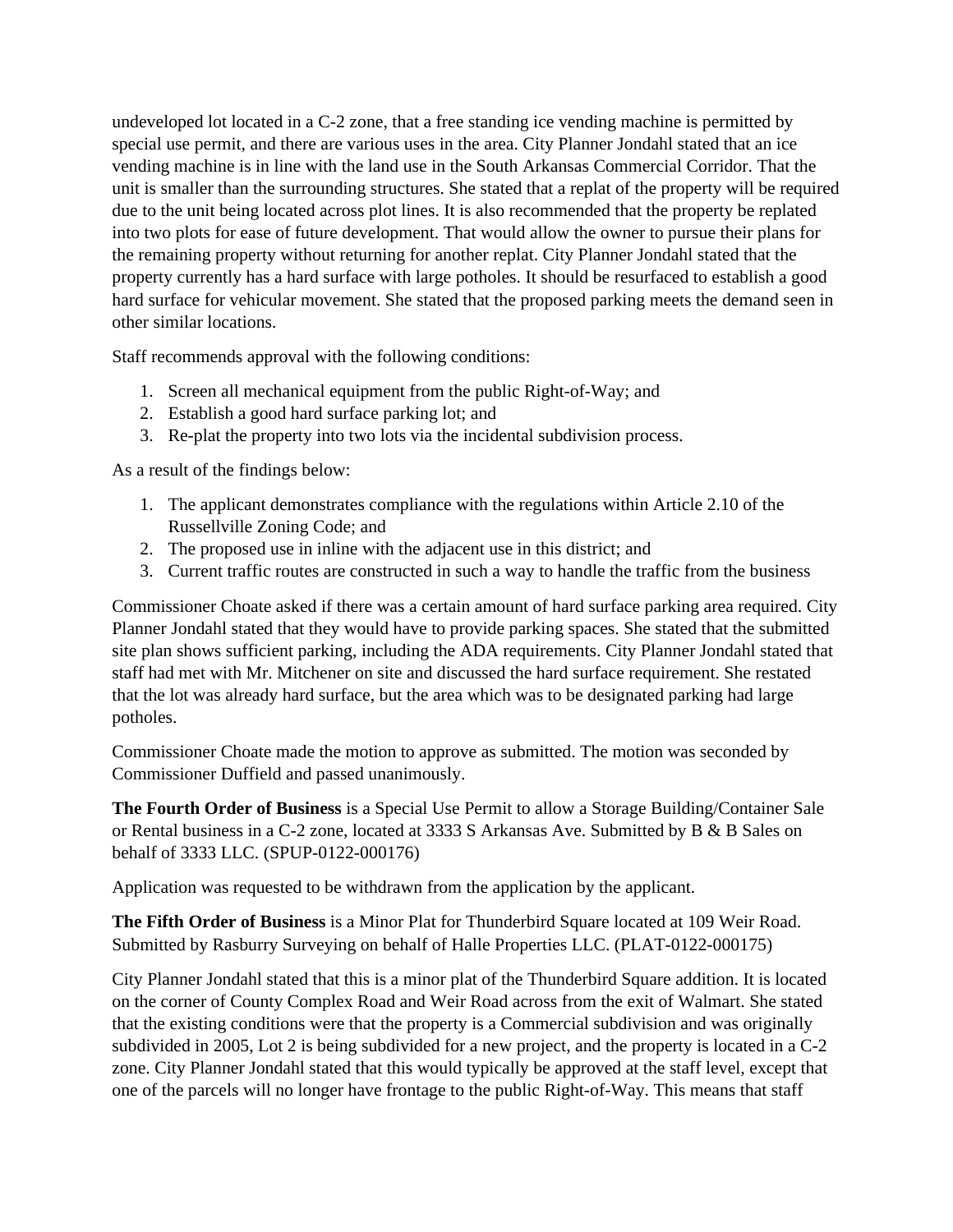does not have the authority to grant a subdivision replat because Lot 2AR will not have frontage. She stated that all lots created by such a split or readjustment shall have direct access to a public street and all lots front on a public street must be brought through the minor plat process. City Planner Jondahl stated that while Lot 2AR would not have fronted on a public street, it would have frontage on the private road, County Complex Road. She stated that the yellow hashed line shown on the presentation is an easement that has been recorded. It provides access from Lot 2AR through Lot 2BR to Weir Road. In addition Lot 2AR has access through the Good Deal Charlie parking lot to Main Street.

Staff recommends forwarding to City Council for approval as a result of:

- 1. That the Plat conforms to the Final Plat requirements outlined in Section 5.4B of LSDC; and
- 2. Lot 2AR although not fronting a public street, has access to County Complex Road owned by the county; and
- 3. lot 2AR has access to Weir Road through a 30' access easement through lot 2BR; and
- 4. City Corp confirmed that sewer and water service each property.

Commissioner Duffield asked if Lot 2AR would have access to County Complex Road. City Planner Jondahl stated that because of the conversation had with the county, that they cannot be certain that they will be given access to the street. She stated that was why staff had required the 30' easement to ensure they always have access to the public. This is typical of commercial subdivisions, in that the lots have joint access easements to reach the public Right-of-Way.

Aaron Rasburry with Rasburry Surveying stated that they were asking for approval based on the replat shown earlier. He stated that he believed it was a good project for the location.

Commissioner Black asked if a similar application for this project had already been seen by the commission. City Planner Jondahl stated that this was the plat process for the Discount Tire Project that had already been approved by the commission.

Commissioner Jacimore made the motion to approve as approved. The motion was seconded by commissioner Hatley and passed unanimously.

**The Sixth Order of Business** Replat of Sweeden Addition located off of Marina Road. Submitted by Barrett & Associates on behalf of Hughes Construction. (ISUB-0122-000177)

City Planner Jondahl stated that this was the final plat for the Sweeden Addition. She noted that the existing conditions were the same as presented in The Second Order of Business presented earlier. City Planner Jondahl stated that when the water and sewer lines had been laid there was no plat showing the easements. Staff did request that they not add drainage easements because there was not enough room for the city to maintain them. She stated that this plat does not change the boundaries of the subdivision, it is just for the dedication of easements for the water and sewer lines. The lines have already been laid as part of Hudson Harbor. All drainage will be maintained by Hudson Harbor. City Planner Jondahl stated that easements were only for water and sewers.

Staff recommends forwarding this to the City Council for approval of the Final Plat and acceptance of the Water and Sewer line easements as a result of: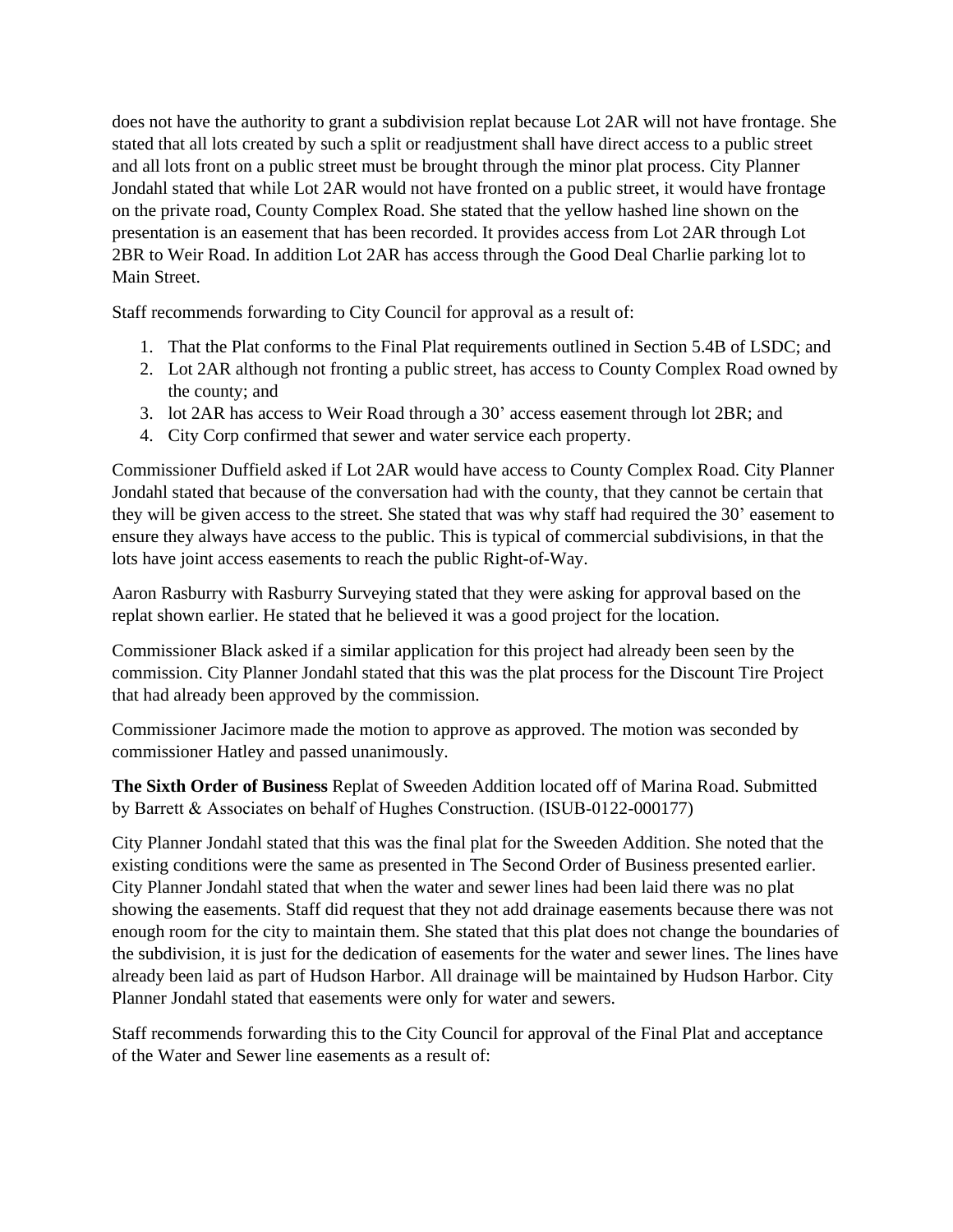- 1. The Final Plat conforms to the Final Plat requirements outlined in Section Section 5.4B of the LSDC; and
- 2. The water line easement is located in an acceptable location over the existing water line; and
- 3. The swerve line easement is located in an acceptable location over the existing sewer line.

Commissioner Black made the motion to approve as presented. The motion was seconded by Commissioner Smith and passed unanimously.

**The Seventh Order of Business** Vacation of 15' of N Greenwich ROW along Lot 7 and 15' of East F Street ROW along Lots 7 & 8 Blk 93 JL Shinn Addition. Submitted by Rosario Lara. (VAC-0122- 000180)

City Planner Jondahl stated this was the vacation of Right-of-Way for 612 North Greenwich. She stated that the existing conditions are that it is located in the Parker Neighborhood, it is a single family home on two lots, and the property and all surrounding properties are zoned R-2. City Planner Jondahl stated that the request is only to vacate a portion of the 80 feet Right-of-way. An 80 foot Right-of-Way is in excess of what the city needs. This would leave 65 feet of Right-of-Way. She stated that there are no plans to make any improvements in this area. City Planner Jondahl stated that the vacation would allow them to build the proposed new garage. While trying to obtain building permits for the garage, it was discovered that they would have to vacate the Right-of-Way to build the garage. She stated that in the future the landowner wishes to replat the property. The vacation on Greenwich gives them enough property to make a second buildable lot. City Planner Jondahl stated that approving the vacation would allow the city to use resources on projects besides maintaining the Right-of-Way. She stated that Entergy and Centurylink have not responded, and it is uncertain if there are utilities in the 15 feet to be vacated. It is recommended to dedicate a public utilities easement in order to allow the utilities to stay there, should they be there. The easement would not impact the building permit.

Staff recommends forwarding this application to the City Council for Approval to vacate 15 feet of North Greenwich Avenue and 15 feet along East F Street while retaining a Public Utility Easement of 15 feet along both frontages located at 612 N Greenwich Avenue as a result of the findings below:

- 1. There is not an impact to the Public Trust, Land Use Impacts, and no adverse effects to the Public Benefit; and
- 2. Two utility companies have not respond detailing for or against the Vacation; and
- 3. Utility line installations may be located within the unopened Right-of-Way, but retention of the easement would cover the utility location if the utility companies respond with objects.

## Or

Staff recommends tabling the application until next month providing sufficient time for utility companies to respond.

City Planner Jondahl reminded the commission that the applicant is trying to move forward with a building permit.

Chairman Miller asked when the application was submitted. City Planner Jondahl stated that she did not know when the building permit had been applied for, but that the vacation of the Right-of-Way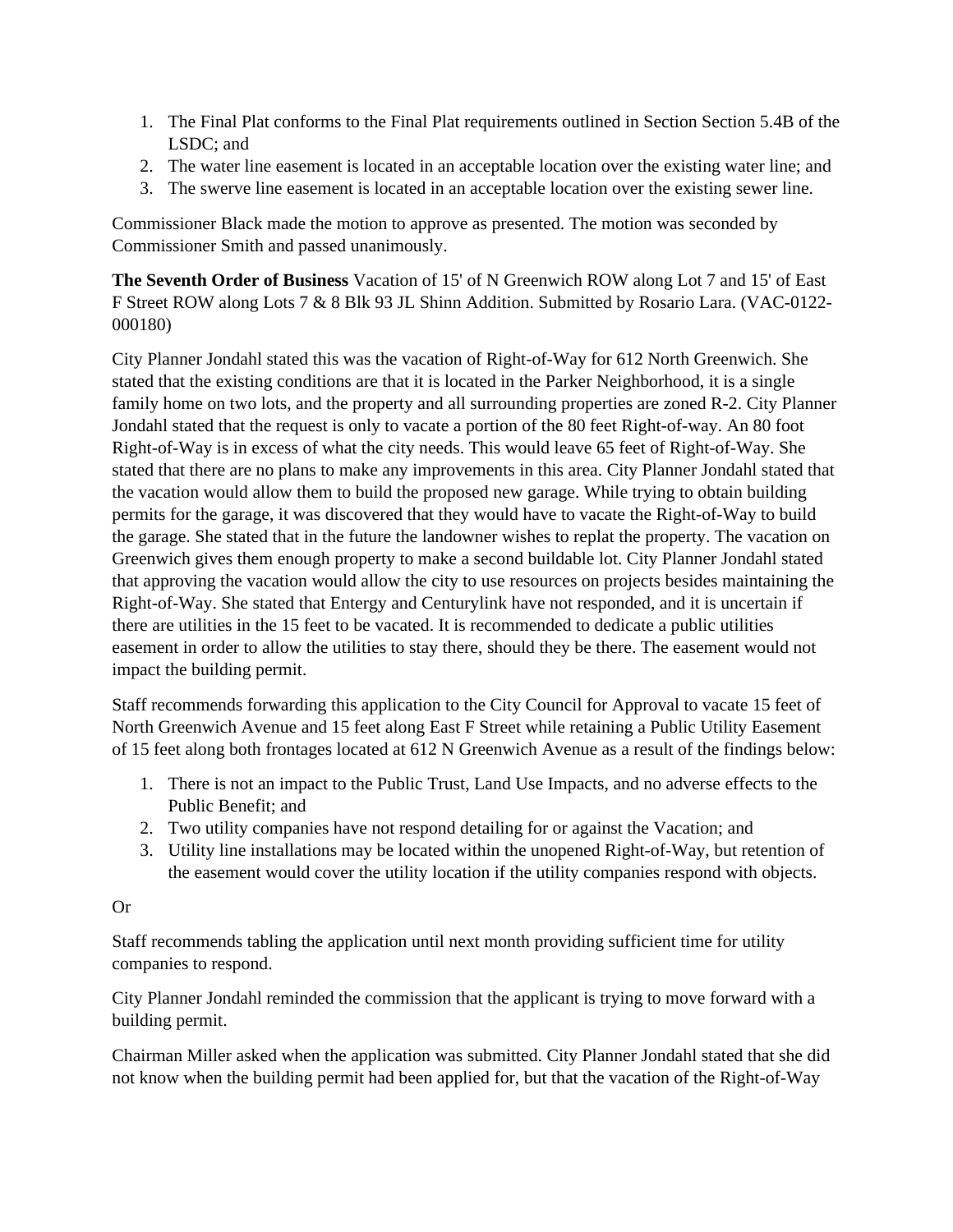had applied for on January 11th. They did meet the deadline for the vacation application and that the building permit was applied for a few days before.

Commissioner Smith confirmed that the applicant was waiting on Entergy and Centurylink. He asked if that meant that they could not move forward until they replied. City Planner Jondahl stated that if a 15 foot utility easement was maintained it would allow for the utilities to stay in place and for the building permit to move forward. It would allow for the vacation of the Right-of-Way, which would turn the property back to the applicant, they would just have an easement through their property. She stated that there are setback requirements in this area. A 25 foot front yard setback and a 15 foot side yard adjacent to a street setback. A 15 foot easement would not affect construction.

Commissioner Smith asked if the applicant was just adding a garage to the house. City Planner Jondahl stated that currently the applicant is just adding a garage to a house.

Mrs. Rosario stated that she needed the garage to protect her vehicles from the weather.

Commissioner Black asked if a response was expected from Entergy and Centurylink. City Planner Jondahl stated that typically responses are received, but they vary time. She stated that the application asks that the responses come in as part of the application so that all of the letters are received at the time of the application. That is why this problem is usually not encountered. City Planner Jondahl stated that because the applicant was made aware through the building application they had been allowed to apply. By retaining the easement it allows the utility lines to stay in place and the building permit move forward.

Commissioner Smith asked if 811 had been called, and located utilities in the Right-of-Way. City Planner Jondahl stated that 811 had not been called. She stated that the typical process was that the utility companies were contacted and would go out and confirm where the utilities were. The companies would then write a letter stating whether they had an objection or not. City Planner Jondahl stated that City Corporation had gone out and located their line. City Corporation wrote a letter stating they had no objections to the vacation of Right-of-Way. Commissioner Smith then asked again if 811 had gone out and found the utility lines. City Planner Jondahl reiterated that 811 had not been called.

Commissioner Smith made the motion to approve option 1 as presented. The motion was seconded by Commissioner Hatley and passed unanimously.

**The Eighth Order of Business** Rezoning a property from C-2 to PUD, located at 111 and 114 W Harrell Drive. Submitted by Barrett & Associates on behalf of Joseph Stoeckel and Keith and Helen Ledbetter. (ZONE-0122-000179)

Chairman Miller stated that there had been a request to table the Seventh and Eighth Order of Business until the March meeting.

Commissioner Black made the motion to table items eight and nine (new business six and seven as they appeared on the agenda). The motion was seconded by Commissioner Choate and passed unanimously.